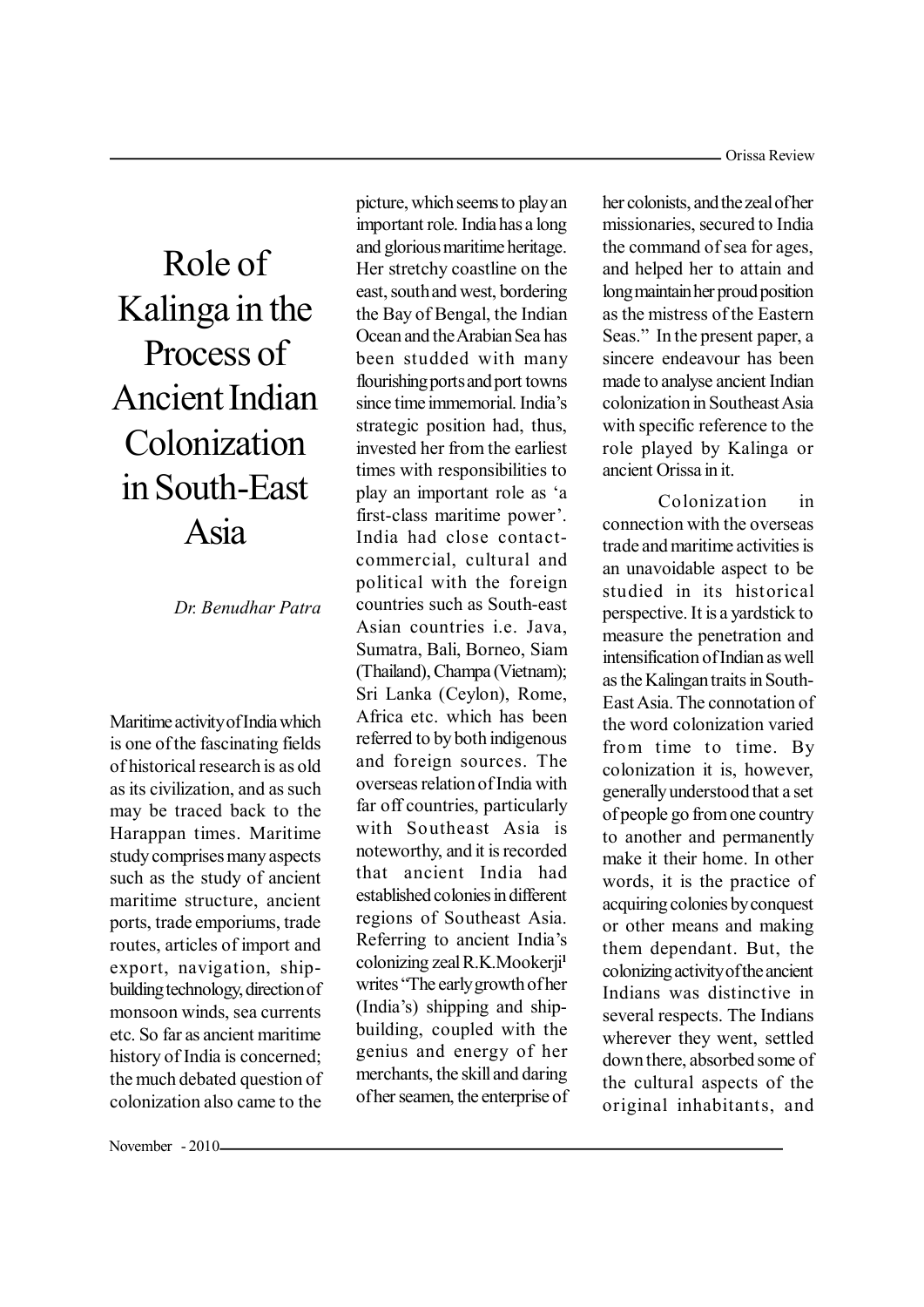adopted some traits of the civilization of the people. In spite of their superiority they never tried to dominate, rather they allowed the indigenous elements to grow. The ancient Indian colonists had the practical knowledge of adaptability.

After centuries of interaction both the colonists as well as the original settlers formed one society, each saturated with the culture and civilization of the other, though the dissemination of Indian culture formed a lion's share. About the Indianization, A.P. Patnaik<sup>2</sup> says "the expansion of Indian civilization to the South-East Asia during the early centuries of Christian era is one of the outstanding events in the history of the world." As a product of this Indianization, a series of kingdoms came into existence like Cambodia, Champa, Burma, Siam, Java, Bali, Sumatra etc. with tangible Indian influence. Though each of these states developed according to its own genius through a process of interaction with the physical and social environment of the respective area, their cultures never lost the family resemblance that they owed to their common origin. This common origin could be India as a whole or that of Kalinga, on the eastern

coast, which with its typical Indian culture had predominantly influenced the people of South-East Asian countries at a very early period. The Chinese travellers and historians of the period have spoken of a people in South-East Asia as *Kunlun* (the people of Kalinga) whose civilizing influence might have created this effect. According to A.P.Patnaik,<sup>3</sup> '*Ku-lung*' or µ*.¶un-lun*, which was the usual designation of the Kalinga people in the Southeast Asian region, was gradually transformed to 'Kling' or *'Keling'*. Besides, the Indian immigrants in the Malay Archipelago are still called *Orang Kling***<sup>4</sup>** , which is a survival of the name Kalinga, by which the inhabitants of Orissa were once known.

The people of Kalinga had a big share in the process of colonizing activities of South-East Asia. They indeed, were the pioneers. Even for several centuries, Kalinga remained in the form of 'Greater Kalinga' acquiring several islands and countries, which lay around the Indian seas under its suzerainty. It is also said that long before the Pallavas of Kanchi, the people of ancient Orissa had laid the foundation of Indian or Indianised states "beyond the moving seas"<sup>5</sup>. In this

connection, many important questions arise which are yet to be answered such as, why did the people of Kalinga go to such distant places in the remote past ? What prompted them to undertake this hazardous task ? At what point of time did these people take up seafaring and made voyages to distant lands ? What exactly was the share of Kalinga in the process of colonization and Indianization of Southeast Asia? What was the nature of migration of the people of Kalinga ? Satisfactory answer to these questions is a difficult task. However, a moderate attempt in this line has been made below.

Different scholars have advocated different theories on the migration. Kautilya's *Arthashastra* recommends seizure of the territory of other countries and deporting surplus population of his own, which can be taken to indicate an early wave of Indian immigration to South-East Asia and other countries**<sup>6</sup> .** But this interpretation is so imaginative that it looks like a flight of nationalistic fancy rather than sober historical thinking. Some scholars, however, seek to particularize a few definite waves of migration from India and assign causes to the same. They say that the Aryan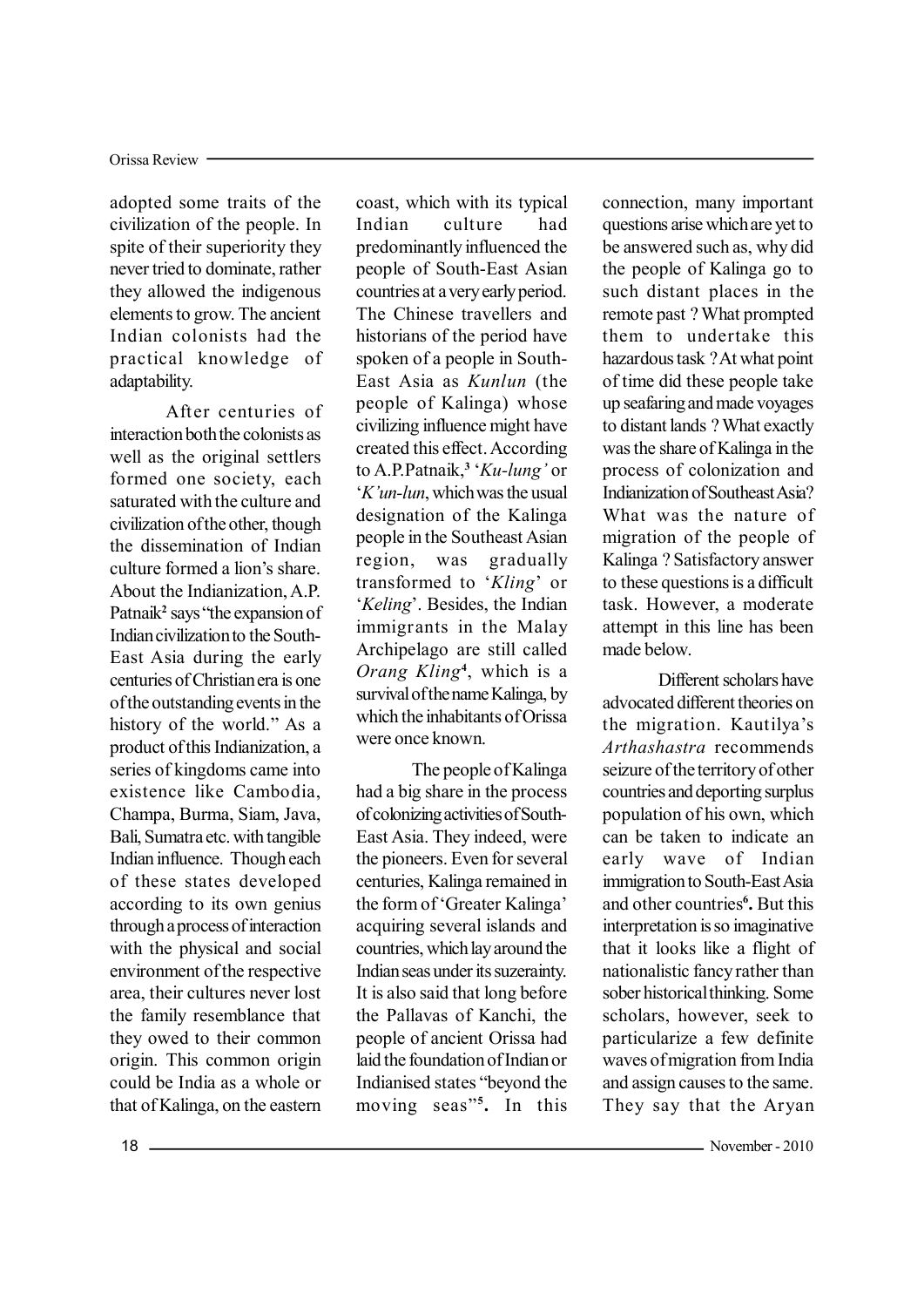conquest drove the pre-Aryan settlers of India towards the countries beyond the sea in the east and South-east and that the Hindus were forced to migrate there in large numbers by political events in later times. Most of the theories, however, are based on disturbed life in India, which compelled the people to take shelter in distant lands. One theory advocates that the first wave of Hindu migration in the early centuries of the Christian era occurred owing to the invasion of India by the foreign hordes such as the Greeks, the Shakas and the Kushanas. Basically it is attributed to the pressure of the Kushana invasions of India in the first century CE.**<sup>7</sup>** This assumption, in the absence of historical proof, however, seems to be unacceptable. It is to be remembered that the conquests of the foreigners in the early centuries CE hardly affected the area beyond the Gangetic plain. Further, there was ample space in India itself for them to take shelter. It is, therefore, difficult and not proper to regard the foreign conquest as a sufficient cause, by itself, for a large-scale migration to a distant land beyond the sea.

The migration of the Kalingans, in particular, is attributed to the bloody conquest of Kalinga by the Mauryan Emperor Ashoka in the third century BCE, which, it is suggested, might have provoked an exodus**<sup>8</sup>** . Could it be that Kalinga people migrated, enmass to South-East Asia on the wake of the Kalinga war of Ashoka ? There is no historical evidence of such a movement. Archaeological evidences are silent too. But it appears indirectly in one of the rock edicts of Ashoka that after Kalinga war, the grief stricken emperor has not only spoken of the 'dead and deported' but also of 'the people who were fortunate to have escaped' without mentioning the land to which they escaped. As the small kingdom of Kalinga was surrounded on three sides by the mighty empire of Ashoka, thousands of young people from Kalinga, experts in navigation, might have preferred to escape into the distant lands through the sea rather than being deported to Magadha as prisoners.**<sup>9</sup>** But G. Coedes**<sup>10</sup>** remarks that there was no mass emigration from India. The exodus was preeminently caused by commercial considerations. It is quite remarkable that despite the large-scale influx of Indians including the Kalingans of various economic classes and intellectual levels over a long

period, there is no evidence of any local resistance to their arrival. The Indians also did not regard these new lands as outlets for their excessive population or an exclusive market for their growing trade nor did they insist on the superiority of their culture. It was what as D.P.Singhal**<sup>11</sup>** remarks, "Whenever Indians settled they gave what they had and took what they could. Thus was evolved, by mutual consent, a new culture whose dominant note was Indian.<sup>"</sup> The regions, especially the islands of South-East Asia were so much influenced by the Indian culture that many scholars have gone to the extent of declaring them as a part of 'Greater India'. 'Indian Colonies', 'Extended part of India', 'Further India' etc. According to H. Kulke and D. Rothermund **<sup>12</sup>** the Greater Indian theory was a by product of Indian Freedom Movement. According to them the Indian historians smarting under the stigma of their own colonial subjection, tried to compensate for this by establishing the theory that Indians of yore were strong enough to establish colonies of their own. In 1926, at the initiative of Kalidas Nag, the 'Grater India Society' was established in Calcutta and in subsequent years. R.C. Majumdar, a doyen of Indian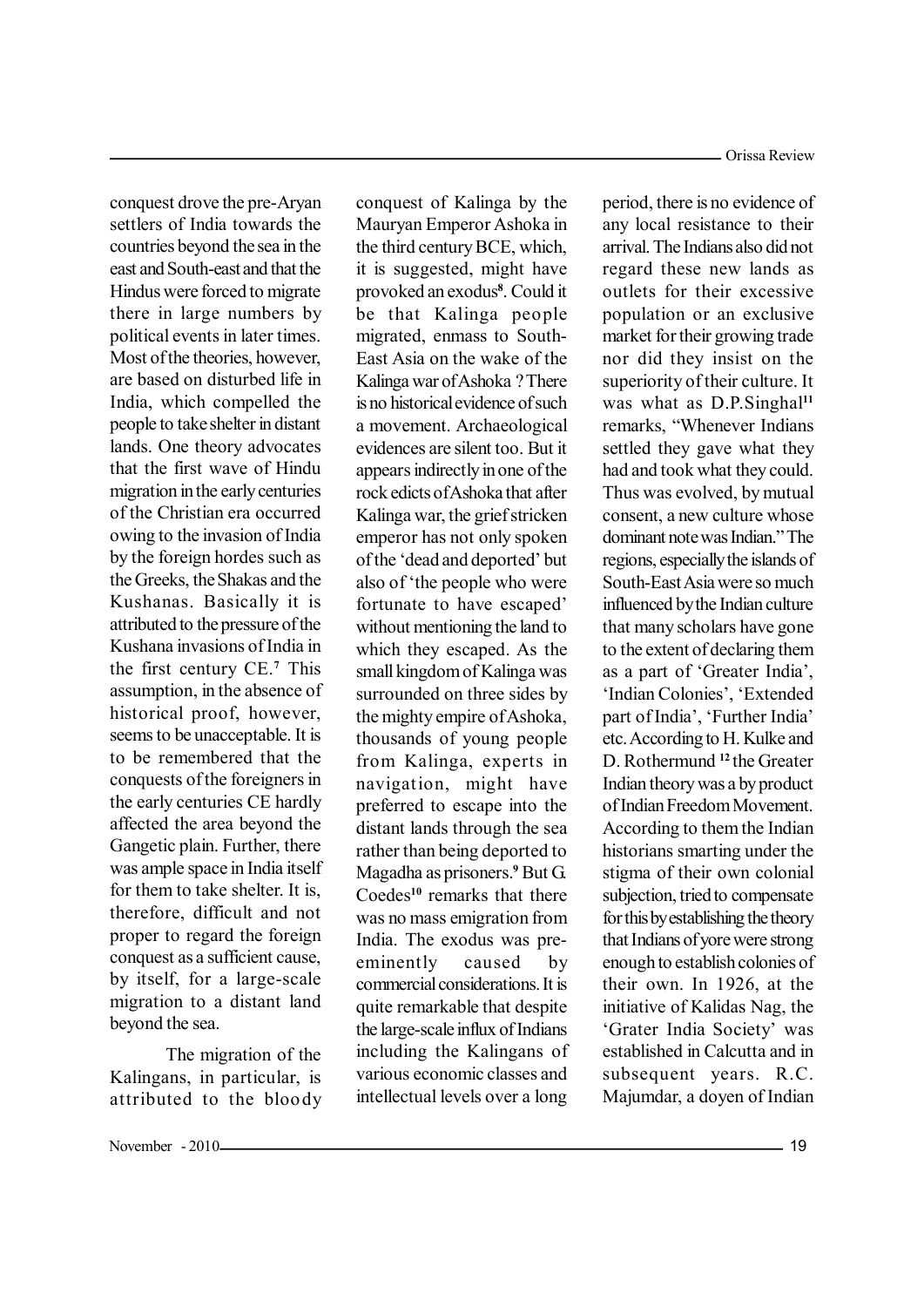historians published a number of books and articles on the subject what he called 'Ancient Indian Colonies in the Far East'. R.C.Majumdar<sup>13</sup> writes, ³For nearly fifteen hundred years, and down to a period when the Hindus had lost their independence in their own home, Hindu kings were ruling over Indo-China and the numerous islands of the Indian Archipelago, from Sumatra to New Guinea. Indian religion, Indian culture, Indian laws and Indian government moulded the lives of the primitive races all over this wide region (Far East), and they imbibed a more elevated moral spirit and a higher intellectual taste through the religion, art, and literature of India. In short, the people were lifted to a higher plane of civilisation. A greater India was established by a gentle fusion of races , which richly endowed the original inhabitants with the spiritual heritage of India.....The colonial and cultural expansion of India is one of the most brilliant, but forgotten, episodes of Indian history, of which any Indian may justly feel proud." This 'Greater India' theory, however, has been recently refuted by many scholars from South-East Asia.

The early South-East Asia remained under the influence of Indian culture from the very ancient times. In the words of A. Lamb<sup>14</sup>, "By the opening of the Christian era the civilization of India had begun to spread across the Bay of Bengal into both island and mainland of South-East Asia; and by the fifth century A.D. Indianized states, that is to say states organized along the traditional lines of Indian political theory and following the Buddhist or Hindu religions, had established themselves in many regions of Burma, Thailand, Indo-China, Malaysia, and Indonesia. Some of these states were in time to grow into great empires dominating the zone between metropolitan India and the Chinese southern border, which has sometimes been described as 'Further India' or µGreater India¶. Once rooted in South-East Asian soil, Indian civilization evolved in part through the action of forces of South-East Asia origin, and in part through the influence of cultural and political changes in the Indian sub-continent. Many scholars have described the eastward spread of Indian civilization in terms of a series of 'waves'. B.K. Majumdar<sup>15</sup> says "From the second to the fifth centuries A.D.(CE) the Hindus, belonging particularly to the South, north-east India, showed signs of maritime

activities which culminated in the establishment of their political power beyond the seas. The fascinating account of Hindu colonial and cultural expansion beyond India proper, the plantation of Hindu colonies in Sumatra, Java, Malaya Peninsula, Champa and Kambuja and the establishment of the kingdom of Sri Vijaya (modern Palembang) under the Sailendra kings should ever remain a glorious episode in ancient Indian history."

In this connection several theories like the *Vaishya* theory, the*Kshyatriya* theory and the *Brahmana* theory have been formulated by the scholars. The *Vaishya* theory gives the credit of colonization to the *Vaishyas*, the *Kshyatriya* theory to the *Kshyatriyas* and the *Brahmana* theory to the *Brahmanas.*

The *Vaishyas* or the trading communities of India have been given the credit of colonizing South-East Asia. Trade was the driving force for the early contact. Trade in the opinion of Romila Thaper**<sup>16</sup>** led to settlements, which slowly developed into colonies. The Sanskrit and Pali works like the *Brihat Katha, Kathakosha, Jatakas, Milindapanho,*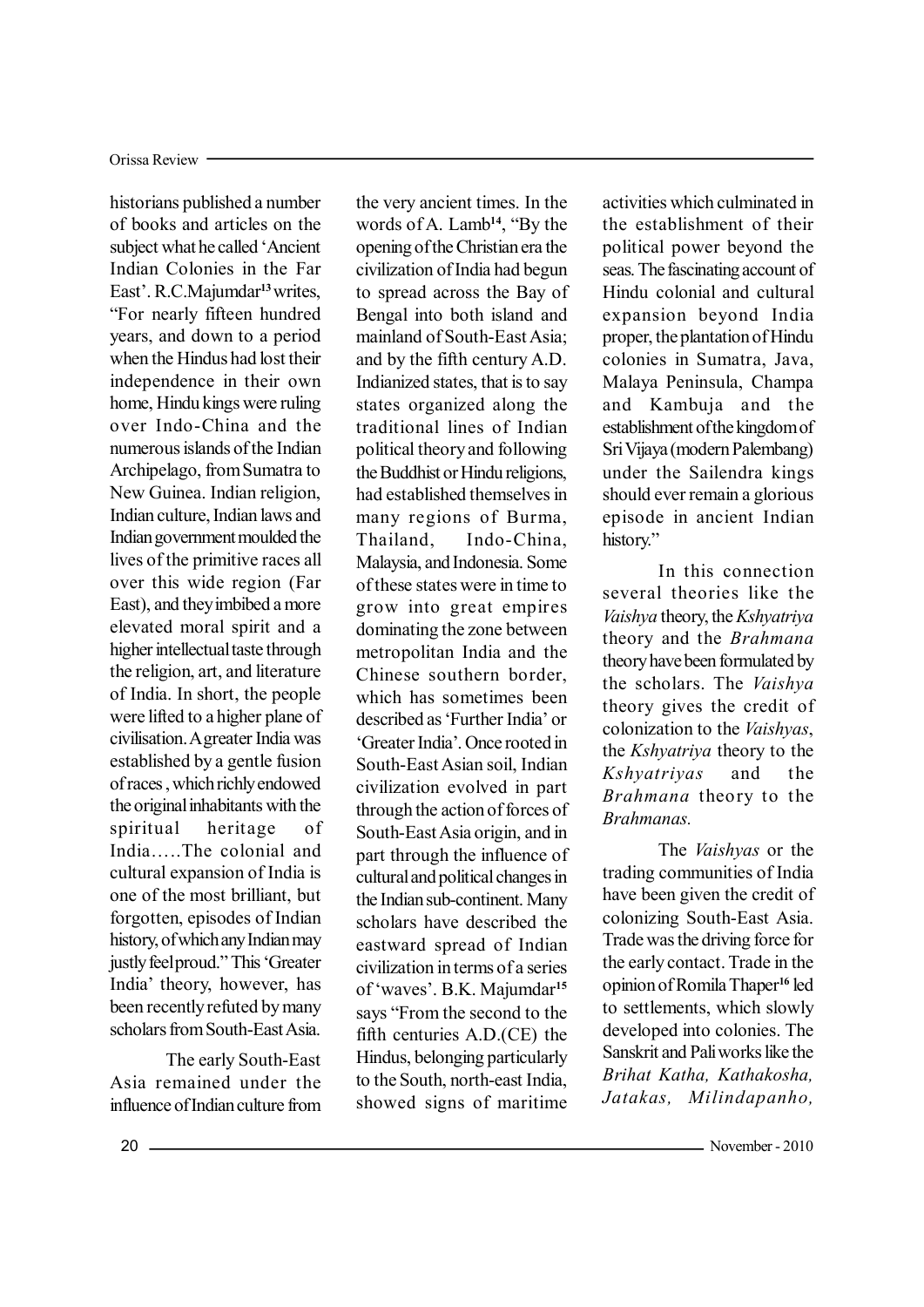*Niddesa* (Pali canonical work), Jain texts etc. refer to trading voyages between Indian ports, and *Suvarnadvipa* and *Suvarnabhumi*.N.J.Krom**<sup>17</sup>** says that the Indian penetration into South-East Asia began with traders who settled and married native women, thereby introducing Indian culture. G. Coedes**<sup>18</sup>** is of the opinion that the spread of Indian culture was a result of intensification of Indian trade with South-East Asia early in the Christian era. According to R.C. Majumdar<sup>19</sup>, 'as in all ages and countries, the prospect of acquiring wealth first tempted the Indian traders and merchants to explore unknown territories beyond their own frontiers' The Indian traders while trading indirectly transmitted their customs, the Indian religious ideas and the technical skill to the populations of the respective places. Further, he also expressed that "the merchants in India, as in other countries, must have been pioneers in the exploration of Southeast Asia. The knowledge and experience gained by them, must have induced not only other traders, but also peoples of different categories to follow in their wake"<sup>20</sup>. The inscriptions also show that guilds of Indian merchants had established outposts in many

parts of South-East Asia. They provided an important transmission belt for all kinds of cultural influences. The concepts like *Suvarnabhumi* (lands of gold or Indo-China), *Suvarnadvipa* (islands of gold or Indonesia) refers to importance of traders who considered those regions as mine-house of gold or precious commodities. All these suggest that trade was the primary concern of the Indian colonists.**<sup>21</sup>**

This theory, however, is not free from criticism. If merchants played a major part in the transmission of culture then the centres of Hindu civilization would have developed on the coastal areas, the areas usually frequented by the traders. But in Indonesia, these are found in interior areas and mountains and in case of Java, in the almost inaccessible plains of Kedu and Prambanan. Commercial contacts are also inadequate for the transmission of the higher civilization of one people to another.**<sup>22</sup>** J.F. Cady**<sup>23</sup>** who criticizes this assumption remarks, 'Some of the strongest centres of Indian influence, such as central Java, Mon Dvaravati, Cambodian Angkor, and Pagan Burma, were not centres of seaborne commercial intercourse at all, but rather advanced political entities in their own might' J.C. Van Lear**<sup>24</sup>** has also strongly rejected this theory. Since the traders belonged to the lower strata (third in rank) of Indian caste system they had least possibility of acting as administrators, advisors etc.

The *Kshyatriya* hypothesis in connection with the colonization and Indianization of the South-East Asia has been propounded by a host of scholars. This theory ascribed the transmission of Indian culture to the conquest of South-East Asia by the Indian princes and kings who crossed the Bay of Bengal with all their retinue and founded strong 'Indian' or 'Hindu' kingdoms there.**<sup>25</sup>** It is said that the Indian culture went to South-East Asia with the activities of Indian warrior immigrants who captured the political power of the region. This theory further propounds that Indian monarchs ousted from their realms sought new lands in Indonesia. They conquered certain areas and introduced Hindu civilization among the native population. Accordingly it was one of colonization by Indian monarchs, and might have resulted in intermarriage between those Indian princes and daughters of local chiefs which further strengthened the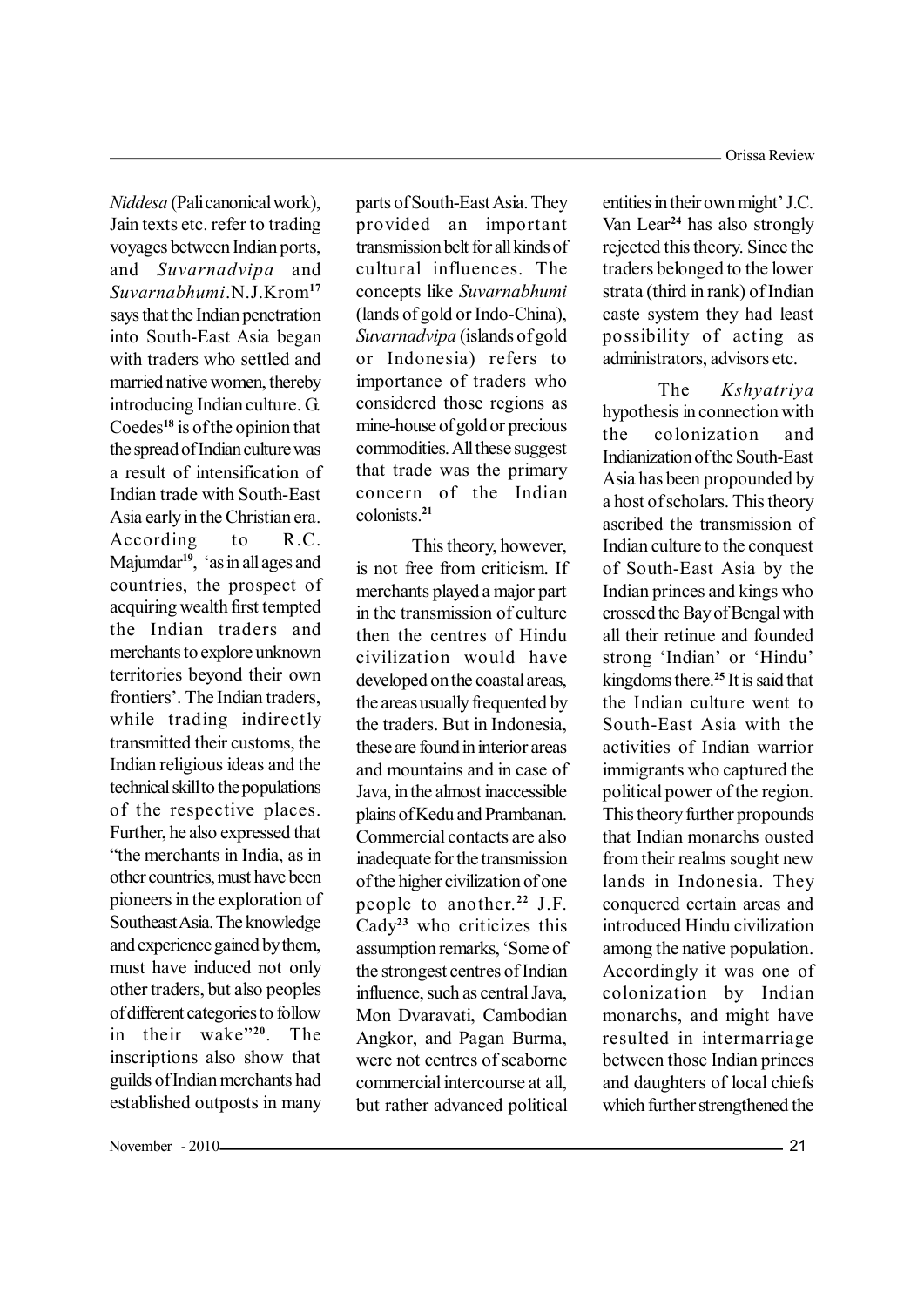process of colonization by the *Kshyatriyas*. However, so far as the *Kshyatriya* theory of Indian colonization is concerned there exists very little proof of any direct political influence in South-East Asia. R.C.Majumdar**<sup>26</sup>** is of the opinion that "we must not presume that this colonization (Hindu colonization) was the result of any military expedition, deliberately undertaken by any Indian king for this purpose´. F.D.K. Bosch**<sup>27</sup>** has also criticized this theory. Bosch has put forth his claim on the following ground that "A conquering prince would have mentioned his success in an inscription, or, if not, one of his descendants would have done so." But this practice is absent in the South-East Asian islands. In the absence of such records, the Sanskrit names, adopted by the rulers of South-East Asia is taken as the most important evidence in this regard. But the pure Sanskrit form adopted by the South-East Asian rulers' shows that they had adopted these names not from the names of the Indian rulers but from Sanskrit language itself. However, the role of the *Kshatriyas* and the warriors in the process of Indian colonization in South-East Asia cannot altogether be ruled out. Megasthenes's reference to the

organization of 'Board of Admiralty' under the Mauryan emperor Chandragupta Maurya, depiction of the figure of sailing vessels on the coins of Satavahana and Pallava kings, Samudragupta's claim to have exercised suzerainty over "all islands" and particularly, powerful naval expeditions by Chola emperors (11th century CE) against Sumatra and Malaya Peninsula indicate to the significant role played by the rulers and warriors in the process of colonization.

The third theory, the *Brahmana* theory seems to be the most successful explanation. This theory says that the Indian priests disseminated and upheld Indian culture in places outside India, including Indonesia. Amongst priests were included the Brahmins, the Buddhists and the Jain monks. In addition to being religious specialists they were experts in *Dharmashastra* (religious rites), *Arthashastra* (economic affairs) and *Silpashastra* (art and architecture). They must have acted as development planners and as advisors to the rulers of South-East Asia. They gradually improved their own ways of administration and language. Besides, this theory is based on the fact that Indian influence is mostly evident in the

religious outlook on life manifested by holy monuments (*Chandis*), and Sanskrit words which enriched the Indonesian vernaculars.**<sup>28</sup>** R. Le May is of the opinion that 'The beginning' of Indian colonization overseas eastward go back a very long way in time and it is almost certain the results seen today were, in the main, not achieved by military expeditions, but by peaceful trading and religious teaching and thereby all the more permanent"<sup>29</sup>. J.C. Van Lear**<sup>30</sup>** has given emphasis upon the role of the *Brahmans*' for the colonization of South-East Asia.

It is said that the transmission occurred at the court level and was the work of the Brahmanas. The *Brahmana* priests functioned to complete the merger with local cults, to make rulers *avataras* of Hindu Gods, to concoct impressive royal genealogies, and eventually to Hindu literature, legal code, and governmental forms.**<sup>31</sup>** Van Lear<sup>32</sup> says, "the initiative for the coming of Indian civilization emanated from the Indonesian ruling groups, or was at least an affair of both the Indonesian dynasties and the Indian hierarchy. The course of events amounted essentially to a summoning to Indonesia of Brahmin priests and Indian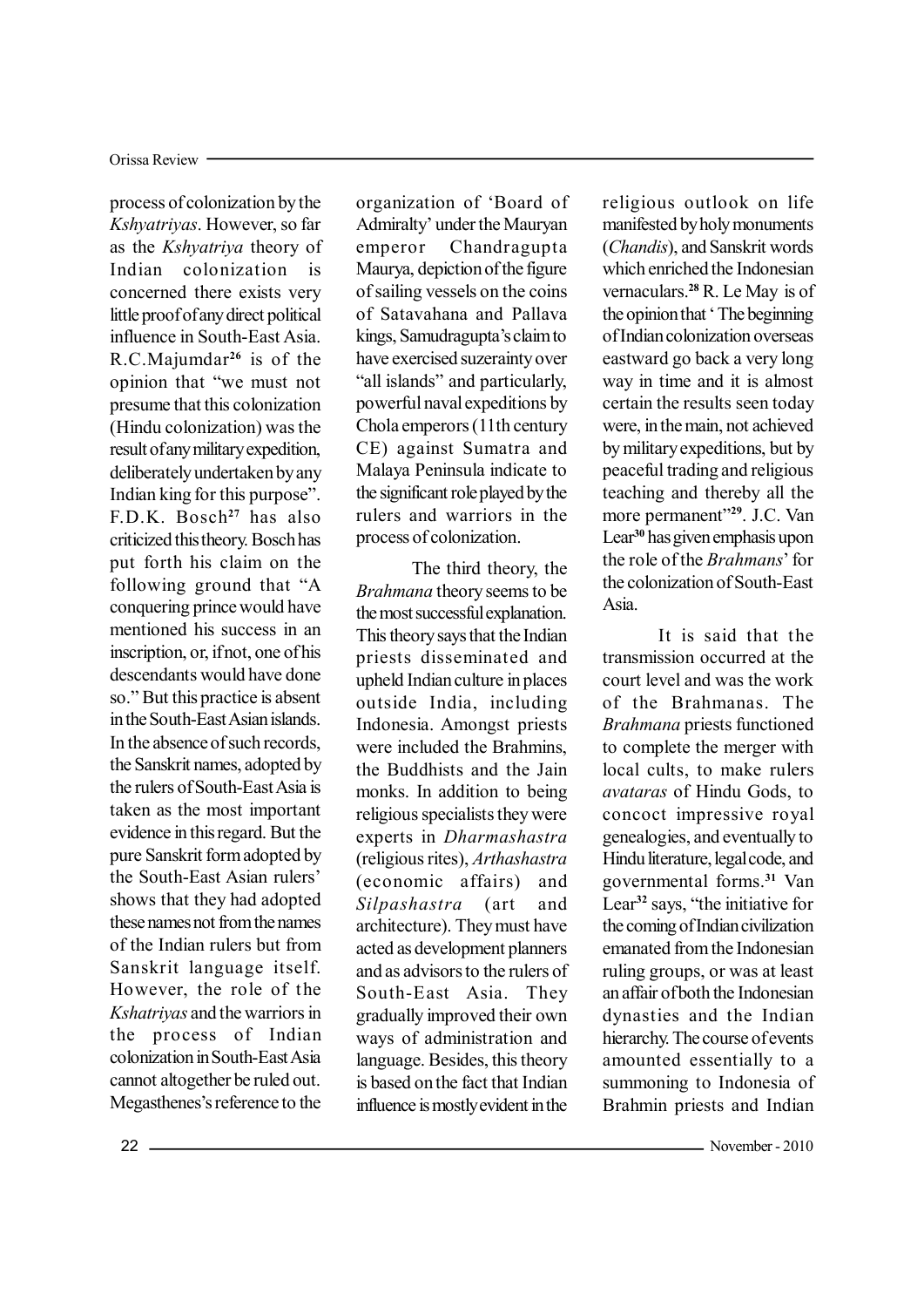court artificers. The Indian priesthood was called eastward certainly because of its wide renown-for the magical, sacral legitimation of dynastic interests and the domestication of subjects, and probably for the organization of the rulers' territory into a state (patrimonial). In corroboration to this W.F. Wertheim**<sup>33</sup>**, a Dutch scholar has summarized this view as follows: "The socalled 'Hindu colonisation process, is reduced, in the modern conception, to the presence at the Javanese courts of a comparatively small number of very influential Indian Brahmins, lending political support to Javanese rulers by providing them with a kind of investiture and with a genealogic confirmation of membership in a high caste, and acting at the same time as advisers in affairs of Government and things sacral."

R.C. Majumdar**<sup>34</sup>**, has summed up by saying "the zeal of the Brahmans and Buddhists, pressure caused by increasing population and invasion of foreign hordes, and the spirit of adventure of the *Kshyatriya* princes and nobles added to the commercial enterprise of the merchants, and caused a steady flow of Indian emigrants to various parts of the Indo-China Peninsula and the east Indies. Many of these emigrants permanently settled in these foreign lands. They married women of the localities and the influence of their superior culture gradually Hinduised the society. This imperceptible but gradual penetration, often aided by active missionary propaganda, gradually spread Hindu religion, art, literature and social ideas in all directions. Sometimes a military adventurer seized the political power and established a Hindu kingdom. The fusion between the Indian settlers and the Hinduised local people was so complete that it is not always possible to distinguish between the two. The latter assumed Hindu names and adopted Sanskrit or *Pali* language and Hindu religion, manners and customs, while the Indians imbibed local habits and social usages and merged themselves into the local communities. Thus, grew up the Indian colonial kingdoms, which were constantly strengthened by fresh streams of immigration from the motherland." Gradually, the new culture spread from place to place and engulfed the entire region.

The colonization process under discussion can never be the work of any single community. It has been said earlier that people of different castes were involved in the trading activities. Maritime trade was not restricted to the *Vaishyas,* the traditional traders, only. The profitability part of it attracted people from different castes who had the money and the mentality to take up the trip. Hence, as suggested earlier, there grew up a class of rich merchants called the *Sadhabas* or *Sadhavas*in Kalinga (ancient Orissa) who carried on this maritime trade. They used ships called *Boitas* (the word *Boita* is probably derived from the Sanskrit word *Vahitra*, meaning a ship or vessel) to travel to distant lands such as Java, Sumatra, Bali, Borneo, Sri Lanka, Burma, Siam, Champa etc. to carry out trade and for cultural expansion. *Kartika Purnima* Day (full moon day of*Kartika* falling in the months of October - November) was considered by the *Sadhabas* as an auspicious day to begin their sea voyages. They, however, did not belong to a particular caste but constituted a class including people from different castes indulging in the maritime trade. Thus, people of all castes i.e. *Vaishyas*, *Kshyatriyas*, *Brahmanas* and even *Shudras* formed the *Sadhabas.*

Thus, colonization was neither done by any caste nor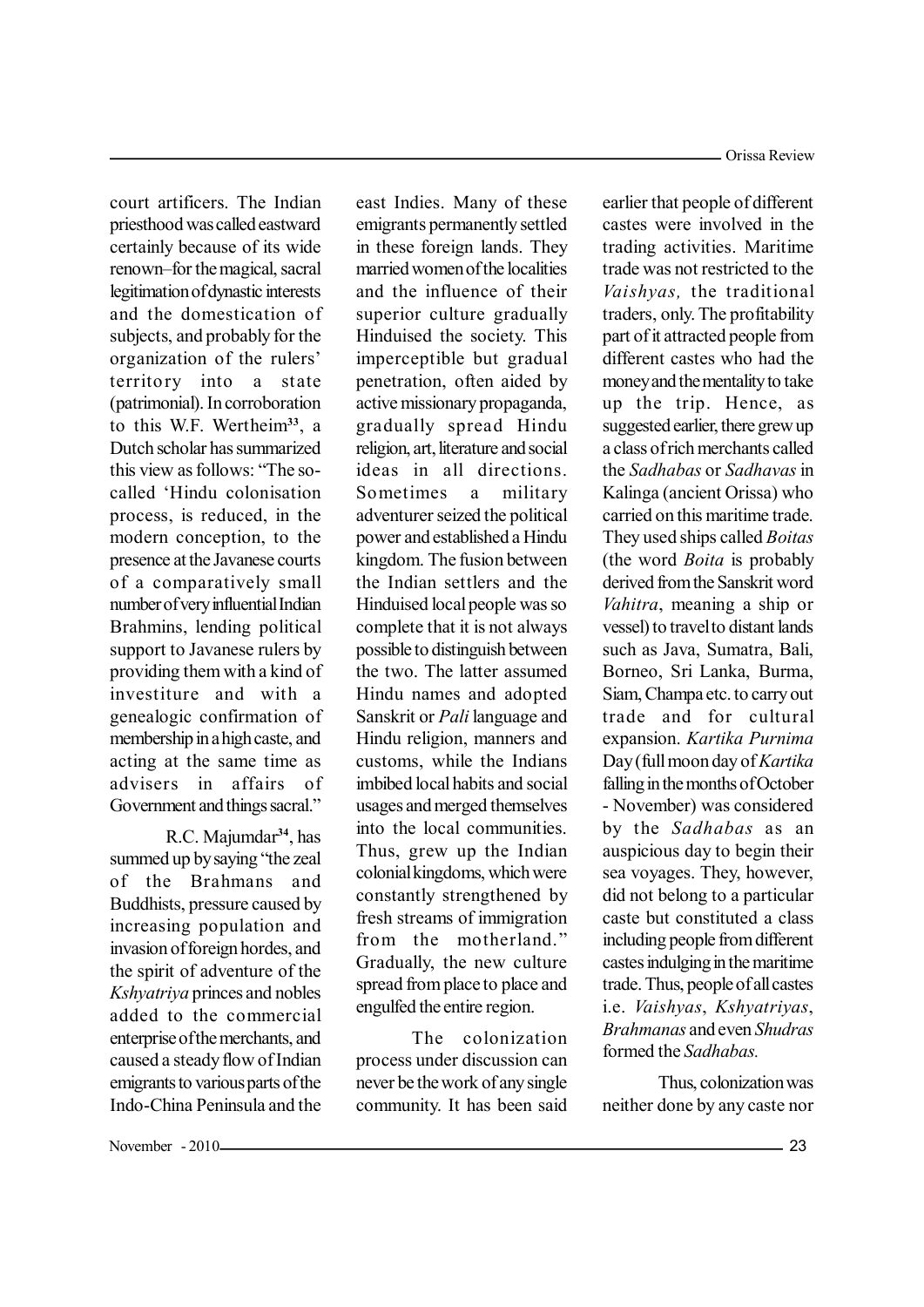during a short span of time. It was a combined effort of various participants over a long period of time. Nevertheless, the trading trips were carried with them Brahmins who acted as advisers because of their expertise over various branches of knowledge, the *Kshyatriyas* who gradually fused their traditional occupation with that of trade for their survival and the *Vaishyas* who earned the title of honest businessmen µ*Sadhu¶* or µ*Sadhaba¶.*

Now question arises as to what was the role of the people of South-East Asia in the process of colonization? What sort of civilization existed there before the advent of Indian cultural elements? Were they merely passive recipients or did they actively participate in the process? The propounders of 'Greater India' theory put forward, the passive recipient theory. But it will be wrong to think that the areas of Southeast Asia were merely 'cultural appendages' of India. The Dutch scholar, J.C. Van Leur**<sup>35</sup>** was the first to project the Indonesian element in the process. He has highlighted the great skill and courage of the Indonesians. Early Indonesian inscriptions show that trade, agriculture and craftsmanship had considerable progress in

early Indonesia. If this view is to be accepted then the early Indonesians were a developed lot and if that be so there was the least chance of their welcoming the foreigners. At the same time, protagonists of the opposite view said that the Indonesian people as well as the rulers themselves invited and welcomed the Indians in large numbers. Whatever may be the fact, source materials are very scanty either way. The chauvinistic approach of the modern scholars of the South-East Asia has made them argue in support of their country. But one thing is certain that when the Indians first went there probably there was no resistance from the local people, although whether they welcomed them or not is a difficult story altogether. Initially there was very good relationship between the original settlers and the foreigners, which continued to remain so almost, till the end. This, however, does not mean that the local people were underdeveloped or backward nor does this prove that they were very developed. As stated earlier, the claim of Indian scholars on 'Greater India' theory is not free from chauvinistic approach. According to tradition, it is recorded that Fu-nan was the first kingdom in the Southeast Asia which was founded by a *Brahmana* from India named Kaundinya  $(1<sup>st</sup> Century CE)$ . Gradually, several other Hindu colonies were developed in Kambuja, Champa, Java, Sumatra, Bali, Borneo etc.

The role of Kalinga in the process of colonization of South-East Asia and Ceylon is supported by various sources. It is believed that the first impulse to the colonizing activity and expansion of India had its origin in the daring spirit of Kalinga. The spirit of enterprise and adventure was so remarkable among the *Oriyas* in ancient times that they have been referred to in the Sanskrit literature as *Kalingah Sahasikah* (the brave Kalingans). They cherished the ambition of founding colonies in distant lands. Recent researches on the Indian colonization have revealed that Kalinga had a major share in the over-seas expansion and colonization. The naval power of Kalinga made it possible for her to establish kingdoms in South-East Asia in the early stages of colonization and finally a great empire during the middle ages**<sup>36</sup>**. Tradition holds that 20,000 families were sent from Kalinga to Java by the prince of Kalinga who further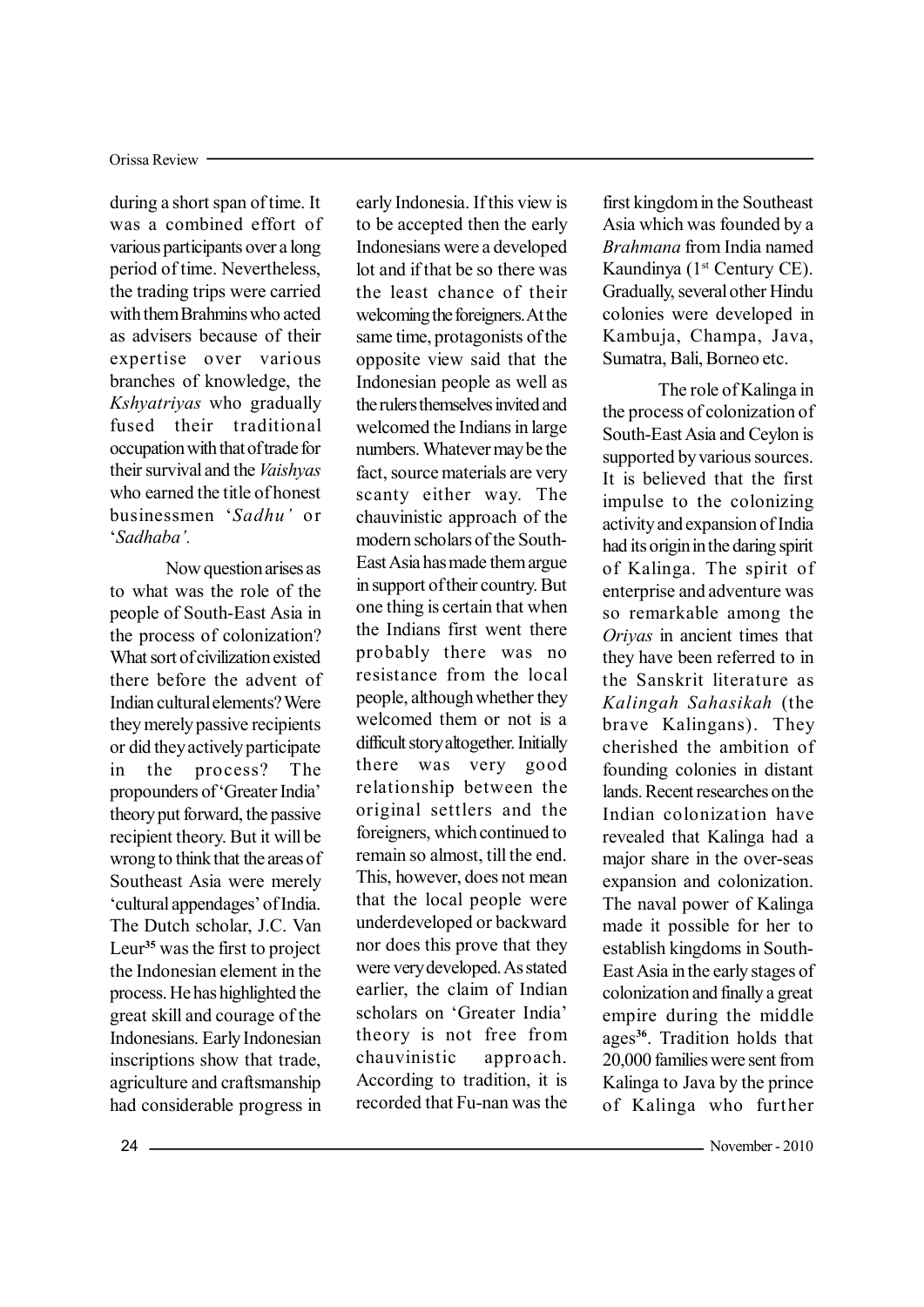multiplied and prospered. Similar traditions of colonists from Kalinga (ancient Orissa) are preserved in the chronicles of Java. According to A. Bhattacharjee<sup>37</sup> "the most important kingdom of Java during the Tang period was Kalinga, named after the well known province of India. Thus, it is quite natural that the colonists from Kalinga dominated Java or at least a part of it. Any way, the name Kalinga and the popular belief that the original colonists of Java came from Kalinga indicate a close affinity between Java and Kalinga country". Both R.K. Mookerji**<sup>38</sup>** and Crawford hold the view that all the Hindu influences in Java were from Kalinga**<sup>39</sup>**. The Buddha images of Borobudur, the greatest monument of the Sailendras in Java, are found to have been modeled up on the Buddhas from Ratnagiri in Orissa**<sup>40</sup>**.The fact admits very little doubt that many Kalingan rulers' ruled over Ceylon and established dynasties there. Starting from Vijaya up to Nishanka Malla many kings of Ceylon were either from Kalinga or had matrimonial relationship with the ruling families of Kalinga.

There was a Hindu kingdom in central Java, which the Chinese called as*Holing* or Kalinga. Prome, the capital of Burma for some time was named as *Shrikshetra* after the name of famous *Shrikshetra* (modern Puri) of Orissa. The Sailendras, the most famous ruling dynasty of Sumatra were not only contemporary of the Sailodbhavas of Kalinga but were supposed to be their offshoots. It is believed that the Sailendras came directly from India and were connected with the Sailodbhava kings of Kalinga.**<sup>41</sup>** However, it is difficult to ascertain the exact share of the Kalingan people in 'Greater India', but it can be inferred that they had a lion's share in it. Highlighting the role of Kalinga in the colonization of Southeast Asia, M. N. Das**<sup>42</sup>** said that the expansion of Kalinga, politically and culturally, into the lands so mentioned, was really a great contribution of that land to the civilization of the East. Spreading Hinduism and Buddhism, Indian literature and art, and still more, infusing the Indian blood into various parts of the Asiatic hemisphere, Kalinga had greatly advanced the movement for 'Greater India¶. The legacies of the past remain till to day. Even to day, the Pacific islanders look towards the shores of India in memory of a very remote age when the people from that side

went and civilized them. The remains of Hindu and Buddhist architecture in Malaysia still indicate the cultural conquest of that land by Kalinga. The names like *Talaing*, *Telinga*, *Kling*, *Keling* and Kalinga still continue to exist and used by the people of Burma and Malaysia.

# **Notes and References:**

- 1. R.K. Mookerji, *Indian Shipping*, New Delhi (Munshiram Manoharlal Publishers Pvt. Ltd.), 1999, p.5.
- 2. A.P.Patnaik, 'Kalingan Link with Countries of South-East Asia,¶ in: *Orissa Review* (hereafter *OR*)*,* vol. XLVIII, no.9, (April) 1992, p.25
- 3. A.P.Patnaik, *The Early Voyagers of the East*, Vol. II, Delhi (Pratibha Prakashan), 2003, p. 573.
- 4. A.K.Coomaraswamy, *History of Indian and Indonesian Art*, New Delhi (Munshiram Manoharlal), 1972, p.157.
- 5. *ibid.*
- 6. D.G.E.Hall, *A History of South-East Asia,* London (Macmillan and Co. Ltd.), 1955, p.14.
- *7. ibid,* p.17.
- *8. ibid*; Arun Bhattacharjee, *Greater India*, New Delhi (Munshiram Manoharlal Publishers Private Ltd.), 1981, p. 17.
- 9. A.P.Patnaik, 'Kalinga influence and Colonies in South-East Asia, *OR*, Vol. XLII, no.9, 1986, p.19.